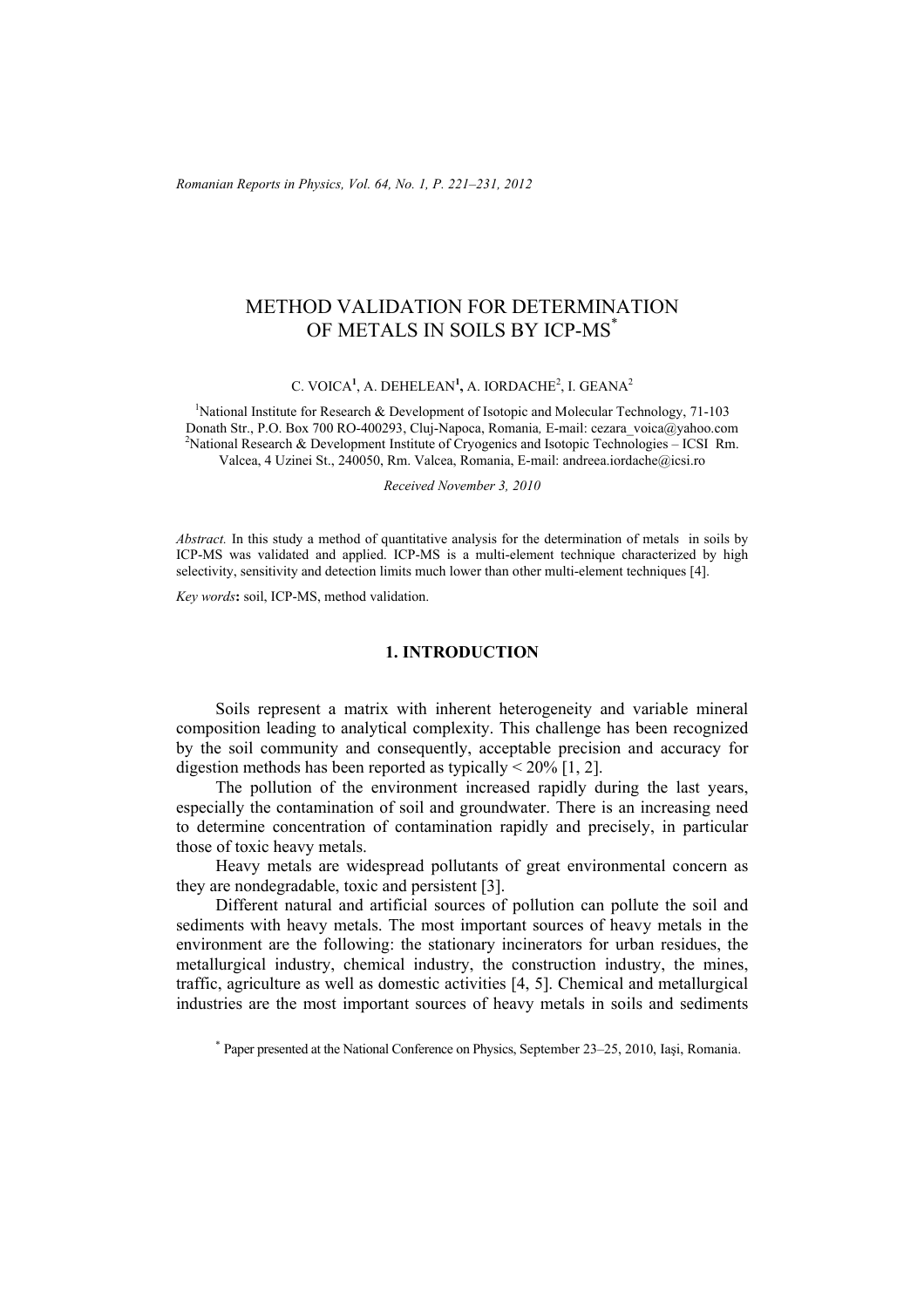[6]. The presence of heavy metals in soil can affect the quality of food, groundwater, micro-organisms activity, plant growth [7, 8]. Heavy metals and some trace elements are biologically toxic and can affect and threaten the health of human being owing to their accumulation and persistence in the compartments of the food chain.

The total analysis of heavy metals such as V, Cr, Mn, Co, Ni, Zn, Pb, U in sediments and soils, is commonly done to evaluate the degree of contamination of aquatic and terrestrial environments.

Analytical protocols for the elemental analysis of soil and sediments normally require the partial or total breakdown of the sample matrix. Recoveries and precision of pseudo-total and total digestion methods vary with many factors, including the mineral composition and origin of the soil, the digestion method, as well as the elements of interest. Moreover, the determination of some elements in soil is challenging and may require the development of various specific methods for a complete multi-element analysis [9, 10]. For these reasons, there is an increasing interest in finding alternative and/or complementary solid sampling techniques that provide direct analysis of solid matrices. Soils represent a matrix with inherent heterogeneity and variable mineral composition leading to analytical complexity.

Sample digestion is often a necessary step before determining "total" element mass concentrations in soils and sediments. A safe dissolution method that provides an analytical recovery of at least approximately 90% of elements is required. Various digestion methods are used to determine the mass concentration of trace elements in solid matrices [11, 12]. Open beakers heated on hot plates, digestion tubes in a block digester, and digestion bombs placed in microwave ovens are the most commonly used equipment to digest solid sample matrices.

Inductively coupled plasma mass spectrometry, ICP-MS has come to be one of the most attractive detection systems and is routinely used in many diverse research fields such as earth, environmental, life and forensic sciences and in food, material, chemical and nuclear industries [13].

Inductively coupled plasma mass spectrometry (ICP-MS) are powerful techniques for trace analysis of elements and the latter is preferred for ultratrace levels due to its higher sensitivity [14–16]. Mass spectrometry with inductively coupled plasma (ICP-MS) is a multi-element technique for analyzing liquid samples, characterized by high selectivity, sensitivity and detection limits much lower than other multi-element techniques.

The purpose of this paper is validation of method for the determination of metals and trace rare earth in soil by inductively coupled plasma mass spectrometry (ICP-MS) method. Several parameters have been taken into account and evaluated for the validation of method, namely: linearity, the minimum detection limit, the limit of quantification, accuracy and uncertainty.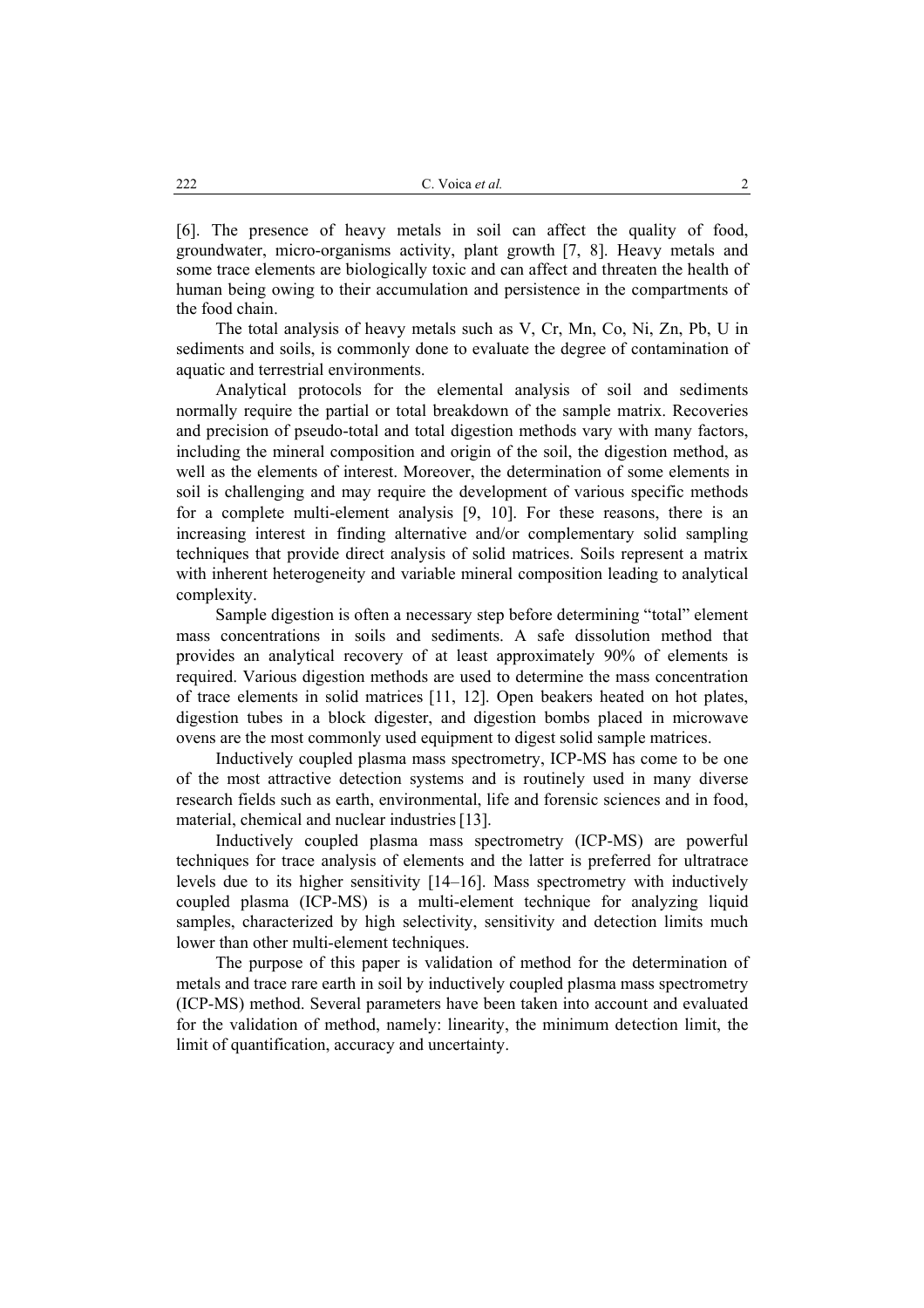#### **2. EXPERIMENTAL**

#### 2.1. MATERIALS AND REAGENTS

Ultra-pure de-ionized water (18 M $\Omega$ cm<sup>-1</sup>) from a Milli-Q analytical reagentgrade water purification system (Millipore) and ultra-pure  $HNO<sub>3</sub> 60%$  (Lot – No B0157318 Merck) were used.

In order to validate the method for determining the concentration of metals, NCS ZC 73006 Certified Reference Material was used. For digestion of this reference material, an acid mixture  $(3 \text{ ml HNO}_3 \text{ ultrapure } 60\%, 2 \text{ ml HF } 40\%)$  was added to 0.1 g of sample in a teflon receptacle, tightly closed. Six such receptacles were inserted in a device made of six stainless steel cylinders mounted between two flanges, to confer pressure resistance. The whole system was put in an oven at 200°C for 12 hours. A colorless solution resulted and ultra-pure water was added up to 50 ml.

Calibration standard solutions and internal standards were prepared by successive dilution of a high purity ICP-multielement calibration standard (10µg/l) from twenty-nine element ICPMS standard, item N9300233, Matrix: 5% HNO<sub>3</sub>, PerkinElmer Life and Analytical Sciences).

All plastic labware used for the sampling and sample treatment were new or cleaned by soaking 24 h first in  $10\%$  HNO<sub>3</sub> then in ultra-pure water.

### 2.2. INSTRUMENT

All the determinations were carried out by inductively coupled plasma quadrupole mass spectrometry (ICP-Q-MS). A PerkinElmer ELAN DRC (e) instrument was used with a Meinhart nebulizer and silica cyclonic spray chamber and continuous nebulization.

The operating conditions are: Nebulizer Gas flow rates: 0.86 l/min; Auxiliary Gas Flow: 1.2 l/min; Plasma Gas Flow: 15 l/min; Lens Voltage: 7.25 V; ICP RF Power: 1100 W; CeO/Ce = 0.031; Ba<sup>++</sup>/Ba<sup>+</sup> = 0.016.

Prior to analysis, the ICP-MS, located in a temperature-controlled laboratory  $(20 \pm 2 \degree C)$ , was allowed a sufficient period of time to stabilize before optimization procedures were carried out.

### **3. RESULTS AND DISCUSSION**

Several parameters have been taken into account and evaluated for the validation of the analytical methods for quantitative determination of metals in soils, namely: applicability range and linearity, the minimum detection limit, the minimum limit of quantification, repeatability, accuracy, uncertainty.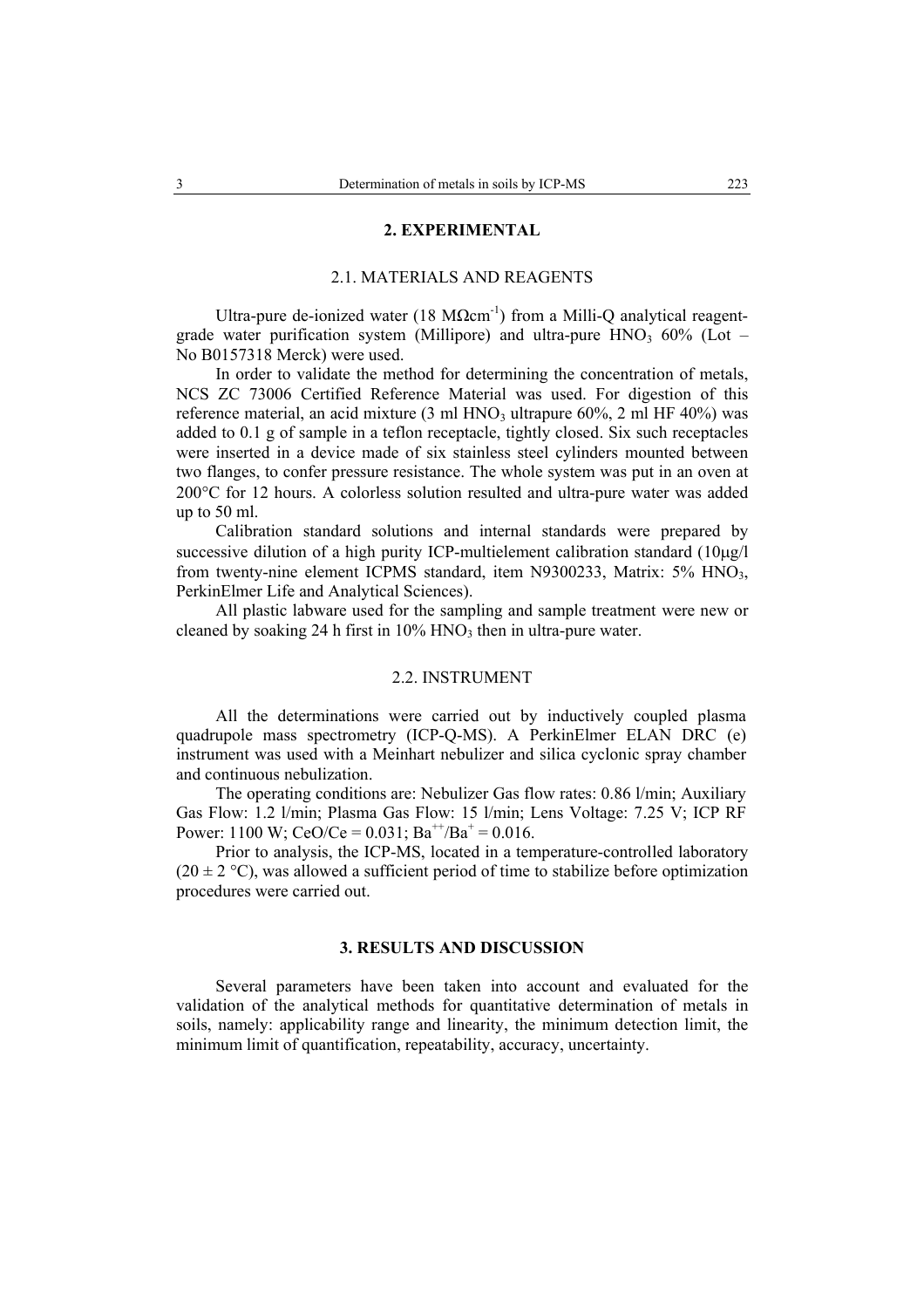*Linearity domain*. Using calibration solutions calibration curves:  $y = ax + b$ , were determined, where  $y$  is the signal intensity and  $x$  is the know concentration of the given analyte in the calibration solution. The linearity of the calibration curve was considered acceptable when the correlation factor  $R > 0.999$  (Table 1).

Element *a*  $\sigma_a$  *b*  $\sigma_b$  *R* **As** 1650.55 3.03 -8.41 3.39 0.9999 Ag | 5709.43 | 96.71 | 0 | 0 0.9997 **Mn** 12338.70 152.41 0 0 0.9996 **Ni** 2478.13 6.11 243.82 75.21 0.9999 **Zn** 2423.15 30.82 0 0 0.9997 **Sr** 12602.40 106.72 8.71 53.63 0.9998 **Pb** 4104.75 43.58 -76.43 48.77 0.9997 Cd 1438.79 18.45 0.31 9.27 0.9997 **Co** 10485.60 20.13 -39.83 43.39 0.9999 Ga | 7396.20 | 291.93 | -141.55 | 163.36 | 0.9984 **V** | 8957.89 | 30.60 | -130.10 | 64.02 | 0.9999 **Rb** 9618.81 111.35 -56.30 55.95 0.9997 **U** 8281.98 249.51 0 0 0.9986 Li | 804.87 | 7.71 | 3.613 | 8.633 | 0.9998 **Cu** 5187.81 42.00 1459.21 978.68 0.9998

Parameters of calibration curves ( $y = ax + b$ ) for Ag, As, Mn, Ni, Zn, Sr, Pb, Cd, Co, Ga, V, Rb, U, Li, Cu

*The minimum detection limit (LOD)*: is the lowest concentration or quantity of analyte which can be measured with reasonable statistical certainty. To determine the limit of detection 3SD a method developed by Perkin Elmer was used. Ultra pure water of 18.2  $M\Omega$ cm<sup>-1</sup> was aspired and signal intensities for blank were recorded. A solution of 10 µg/l As, Ni, Cd, Ag, Pb, Zn, Mn, Sr, Co, Ga, V, Rb, U, Li, Cu was aspired and the signal intensities for these analytes were recorded (Table 2).

The limit of detection was calculated by Eq. (1):

$$
LOD = 3 \cdot SD_{\text{blank}} \cdot \text{conc}_{\text{sample}} / (I_{\text{sample}} - I_{\text{blank}}), \tag{1}
$$

where:  $SD<sub>blank</sub>$  is the standard deviation for the signal recorded on the blank for the element studied; conc<sub>sample</sub> is the concentration [µg/l] of the analyte in the sample, *I*sample, *I*blank are the signal intensities recorded for the sample and blank respectively.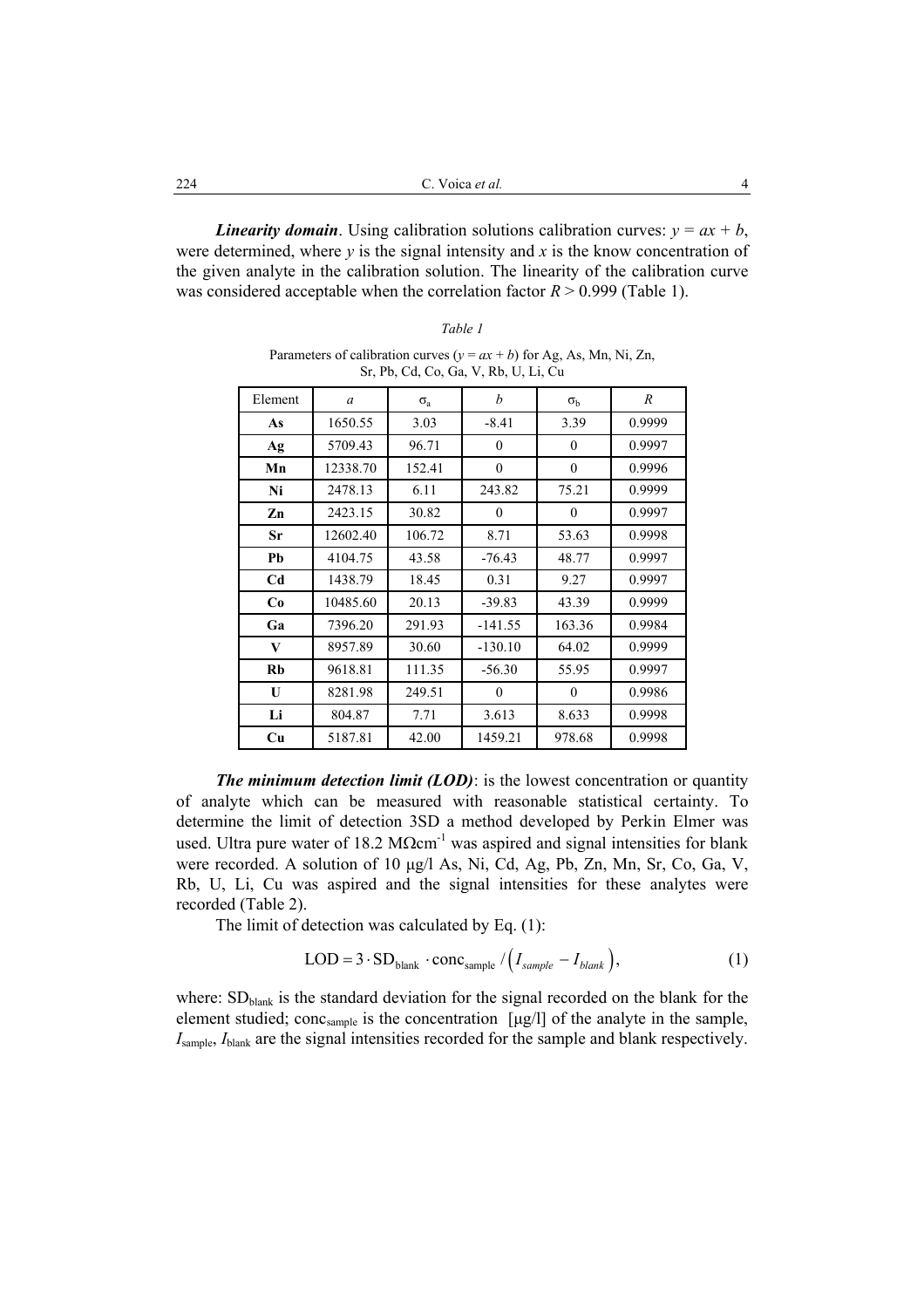| Element | $I_{blank}$ | RSD <sub>blank</sub> | $SD_{blank}$ | $I_{net}$ | <b>LOD</b><br>(ng/l) | <b>LOD</b><br>mg/kg | LMC<br>(ng/l) | <b>LMC</b><br>mg/kg |  |  |
|---------|-------------|----------------------|--------------|-----------|----------------------|---------------------|---------------|---------------------|--|--|
| As      | 34.28       | 25.92                | 8.88         | 16100.87  | 16.60                | 0.0083              |               | 165.62 0.0828       |  |  |
| Ag      | 9.42        | 4.28                 | 0.40         | 54582.57  | 0.22                 | 0.0001              | 2.22          | 0.0011              |  |  |
| Mn      | 309.43      | 5.61                 | 17.37        | 125038.83 | 4.17                 | 0.0021              | 41.68         | 0.0208              |  |  |
| Ni      | 25.42       | 11.12                | 2.82         | 23374.07  | 3.63                 | 0.0020              | 36.29         | 0.0181              |  |  |
| Zn      | 99.14       | 9.37                 | 9.29         | 23722.02  | 11.80                | 0.0060              |               | 117.53 0.0587       |  |  |
| Sr      | 23.14       | 8.73                 | 2.02         | 130811.72 | 0.46                 | 0.0002              | 4.63          | 0.0023              |  |  |
| Pb      | 0.85        | 141.42               | 1.21         | 29396.88  | 1.24                 | 0.0006              | 12.36         | 0.0062              |  |  |
| Cd      | 10.57       | 34.40                | 3.63         | 14359.92  | 7.60                 | 0.0040              | 75.96         | 0.0379              |  |  |
| Co      | 37.14       | 15.23                | 5.65         | 104094.44 | 1.63                 | 0.0008              | 16.30         | 0.0081              |  |  |
| Ga      | 54.00       | 5.23                 | 2.83         | 92758.23  | 0.91                 | 0.0004              | 9.15          | 0.0045              |  |  |
| V       | 343.43      | 1.88                 | 6.46         | 89781.09  | 2.20                 | 0.0011              | 21.61         | 0.01080             |  |  |
| Rb      | 26.28       | 21.52                | 5.65         | 101952.52 | 1.66                 | 0.0008              |               | 16.64 0.00832       |  |  |
| U       | 0.85        | 141.42               | 1.21         | 75892.64  | 0.50                 | 0.0002              | 4.79          | 0.00239             |  |  |
| Li      | 24.57       | 3.28                 | 0.80         | 11036.72  | 2.20                 | 0.0011              |               | 21.96 0.01098       |  |  |

*Table 2*  The limit of detection for As, Ni, Cd, Ag, Pb, Zn, Mn, Sr, Co, Ga, V, Rb, U, Li, Cu

*The minimum limit of quantification (LMC)* is the lowest concentration that can be quantitatively determined with an acceptable level of repeatability accuracy. The quantification limit is generally considered to be approximately ten times the minimum detection limit (Table 1).

*The maximum measurement limit* is conditioned by the dynamics of the spectrometer detectors and limited by the requirement that the total amount of the dissolved solid must not exceed 0.2% in the sample solution (unless clogging of the nebulizer nozzels would lead to instabilities and loss of sensitivity).

To test the maximum detection limit, a multielement sample of 1 mg/l was prepared, of which there were determinations for some elements taken into account, using calibration solutions of 0.5, 1, 1.5, 2.5, 3 mg/l.

*Precision* was defined as relative standard deviation (RSD) which was calculated as a percentage using the standard deviation divided by the mean of replicated samples.

*Repeatability* concerns the test results obtained with the same method, on the same sample in the same laboratory, with the same equipment, by the same operator, in short intervals of time. To determine the repeatability the concentration of metals in the certificate materials described earlier was determined. The found standard deviation lies between 0.4–3.94 mg/kg (Table 3).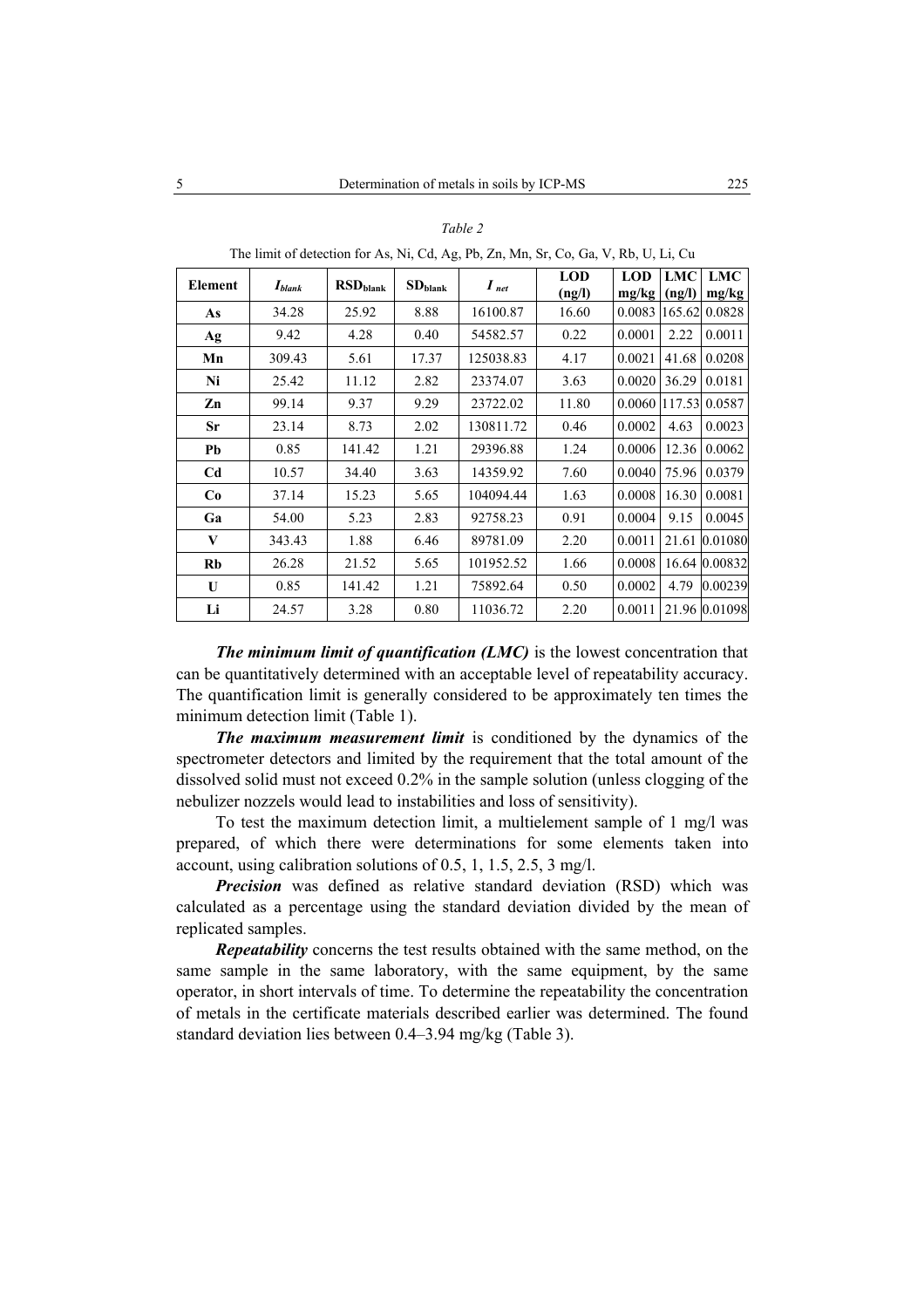|                   | Metals [mg/kg] |                           |               |       |       |       |           |      |       |       |       |       |
|-------------------|----------------|---------------------------|---------------|-------|-------|-------|-----------|------|-------|-------|-------|-------|
| <b>Replicates</b> | As             | V                         | Mn            | Ni    | Zn    | Sr    | <b>Co</b> | Ag   | Rb    | Pb    | Li    | Cu    |
| 1                 | 20.45          |                           | 103.90 778.15 | 35.65 | 75.30 | 31.10 | 14.90     | 1.45 | 11.80 | 32.85 | 36.15 | 24.40 |
| $\mathbf{2}$      | 20.35          | 103.80 790.95             |               | 35.50 | 75.95 | 31.20 | 14.85     | 1.45 | 11.65 | 32.80 | 35.95 | 24.30 |
| 3                 |                | 20.35 104.65 787.30 36.10 |               |       | 74.50 | 31.00 | 14.90     | 1.35 | 11.80 | 33.30 | 35.70 | 24.80 |
| 4                 | 21.20          | 103.15 794.70             |               | 36.20 | 75.25 | 31.65 | 15.00     | 1.35 | 12.10 | 33.05 | 36.35 | 24.30 |
| 5                 |                | 21.20 103.95 793.05 35.45 |               |       | 75.90 | 30.90 | 14.90     | 1.30 | 12.10 | 33.55 | 35.65 | 24.45 |
| 6                 | 20.80          | 103.501792.90135.45       |               |       | 75.45 | 31.30 | 15.15     | 1.35 | 12.00 | 33.05 | 35.80 | 24.00 |
| 7                 |                | 20.35 103.90 790.70 36.10 |               |       | 75.90 | 31.30 | 15.10     | 1.40 | 11.90 | 33.00 | 35.75 | 24.50 |
| 8                 | 20.85          | 103.15 799.60             |               | 35.60 | 75.55 | 31.45 | 15.30     | 1.45 | 11.70 | 33.30 | 35.10 | 24.30 |
| 9                 | 20.75          | 103.95 793.55 35.90       |               |       | 75.15 | 30.90 | 15.20     | 1.45 | 11.85 | 32.85 | 35.70 | 24.80 |
| 10                |                | 20.50 104.00 791.80       |               | 36.55 | 75.00 | 31.40 | 14.95     | 1.40 | 11.75 | 33.60 | 35.65 | 24.60 |
| Average           | 20.68          |                           | 103.79 791.27 | 35.85 | 75.39 | 31.22 | 15.02     | 1.39 | 11.86 | 33.13 | 35.78 | 24.44 |
| <b>SD</b>         | 0.33           | 0.44                      | 5.58          | 0.37  | 0.45  | 0.24  | 0.15      | 0.05 | 0.158 | 0.28  | 0.33  | 0.24  |
| $RSD\%$           | 1.61           | 0.42                      | 0.70          | 1.05  | 0.60  | 0.79  | 1.02      | 3.94 | 1.33  | 0.87  | 0.93  | 1.00  |

*Table 3* 

Metals concentrations (repeatability)

Intermediate repeatability concerns the results obtained with the same method, on the same sample, in the same laboratory, but by different operators an in different days. Standard deviation was found to lie between 0.5–1.4 mg/kg (Table 4).

| <b>Replicates</b>   | Metals [mg/kg] |       |         |       |              |       |  |  |  |  |  |
|---------------------|----------------|-------|---------|-------|--------------|-------|--|--|--|--|--|
|                     | Al             | Ni    | Mn      | Li    | $\mathbf{U}$ | Ga    |  |  |  |  |  |
| 1                   | 47994.60       | 92.10 | 891.400 | 37.05 | 3.55         | 31.25 |  |  |  |  |  |
| $\mathbf{2}$        | 47619.20       | 91.10 | 898.600 | 37.10 | 3.60         | 30.50 |  |  |  |  |  |
| 3                   | 47405.10       | 90.60 | 890.400 | 37.65 | 3.60         | 30.90 |  |  |  |  |  |
| $\overline{\bf{4}}$ | 47962.30       | 90.80 | 902.200 | 37.45 | 3.50         | 30.65 |  |  |  |  |  |
| 5                   | 46998.30       | 92.20 | 890.950 | 37.20 | 3.55         | 31.30 |  |  |  |  |  |
| 6                   | 47503.90       | 91.50 | 894.600 | 36.35 | 3.50         | 31.20 |  |  |  |  |  |
| 7                   | 47748.60       | 91.70 | 885.150 | 37.25 | 3.55         | 31.20 |  |  |  |  |  |
| 8                   | 48166.40       | 91.10 | 892.150 | 36.80 | 3.50         | 30.65 |  |  |  |  |  |
| $\boldsymbol{9}$    | 47858.30       | 92.15 | 891.400 | 35.80 | 3.50         | 31.20 |  |  |  |  |  |
| 10                  | 47467.80       | 91.30 | 886.550 | 37.10 | 3.50         | 31.45 |  |  |  |  |  |
| Media               | 47672.45       | 91.45 | 892.340 | 36.97 | 3.53         | 31.03 |  |  |  |  |  |
| <b>SD</b>           | 344.99         | 0.57  | 5.102   | 0.54  | 0.04         | 0.32  |  |  |  |  |  |
| $RSD\%$             | 0.72           | 0.62  | 0.572   | 1.46  | 1.16         | 1.05  |  |  |  |  |  |

# *Table 4*  Metals concentrations (intermediate repeatability)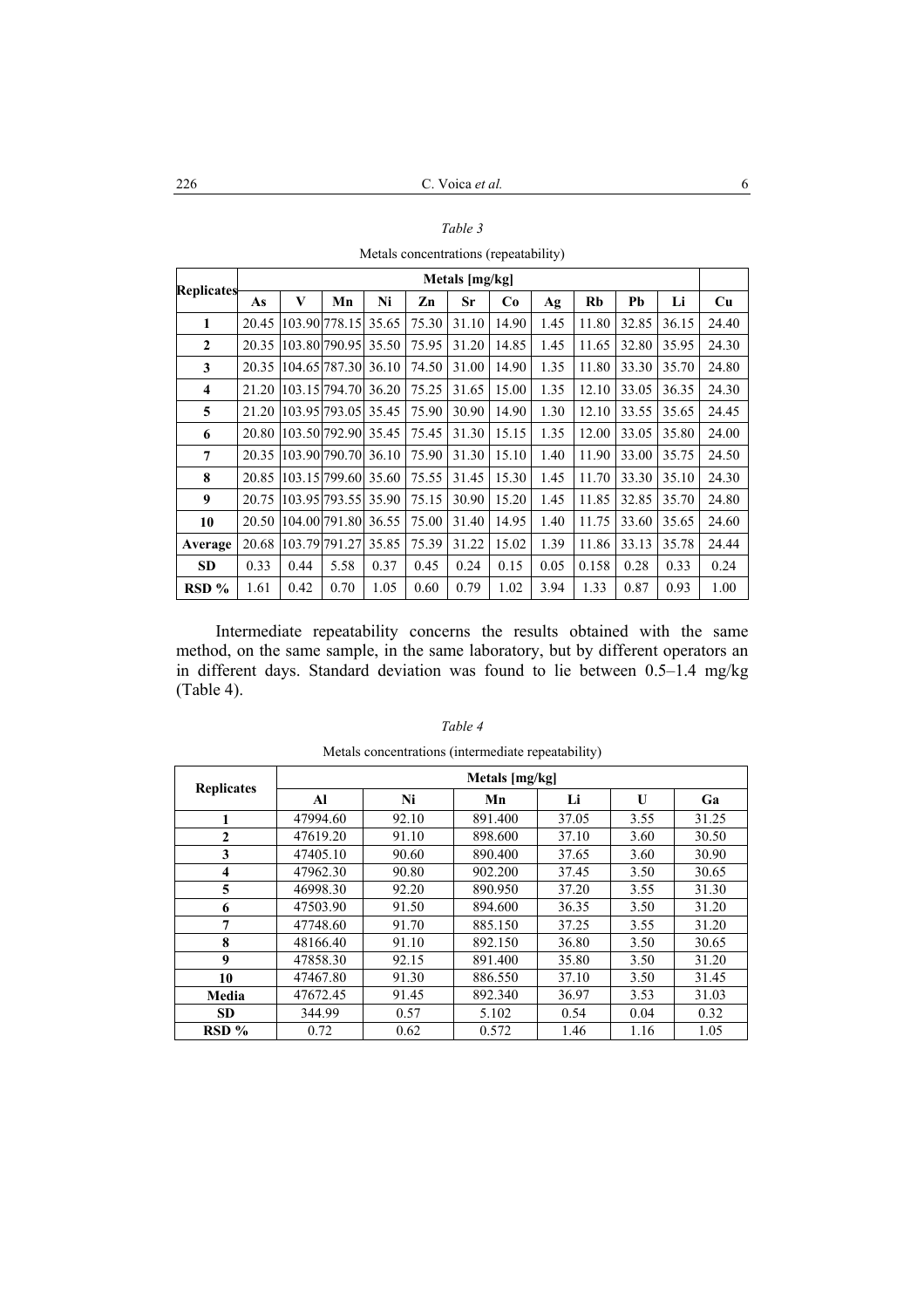*Accuracy* was determined by comparing the measured concentration with the certified values and was expressed as percentage recovery *R* [%].

The hot plate open vessel and both microwave acid digestion achieved precise analysis using NCS ZC 73006 Standard Reference Material (SRM NCS ZC 73006) for all elements except Co and Ni for all digestion procedure, and Cr, Pb for hotplate open-vessel digestion procedure.

Accurate results (80%–110% recovery) were obtained for microwave digestion procedure, for the element, except Co,Ni and Pb, due to Fig. 1. Comparative with hotplate open-vessel digestion procedure, microwave acid digestion increased elemental recovery for all element except Co and Ni and that has been attributed to fragmentation of solid material due to the high pressure, which exposed finer portion of the sample to acid attack.



Fig. 1 – Graphical representation of recovery  $[%]$  for NCS ZC 73006 ( $n = 3$ ).

*Uncertainty estimation*. A laboratory has to demonstrate the quality of the results produced and their fitness to the purpose, by giving an estimate of the confidence that can be associated with the result. All the possible sources of uncertainty have to be carefully identified and taken into account.

While measuring the concentrations by ICP-MS with external standard, fluctuations in the measurement of ionic currents occurring as a result of the electrical noise in the detector, instabilities in plasma discharge, instabilities of the electrical parameters of the analyzer, lead to uncertainties in the determination of the parameters of the calibration line. Possible errors in the preparation of the calibration solutions increase these uncertainties.

Let us assume that the calibration line has the form:  $y = ax + b$ , where *y* is the signal intensity and *x* is the concentration of the calibration solution.

The standard deviation of the parameters *a* and *b* can be derived as follows (*n* is the number of points that determine the calibration curve):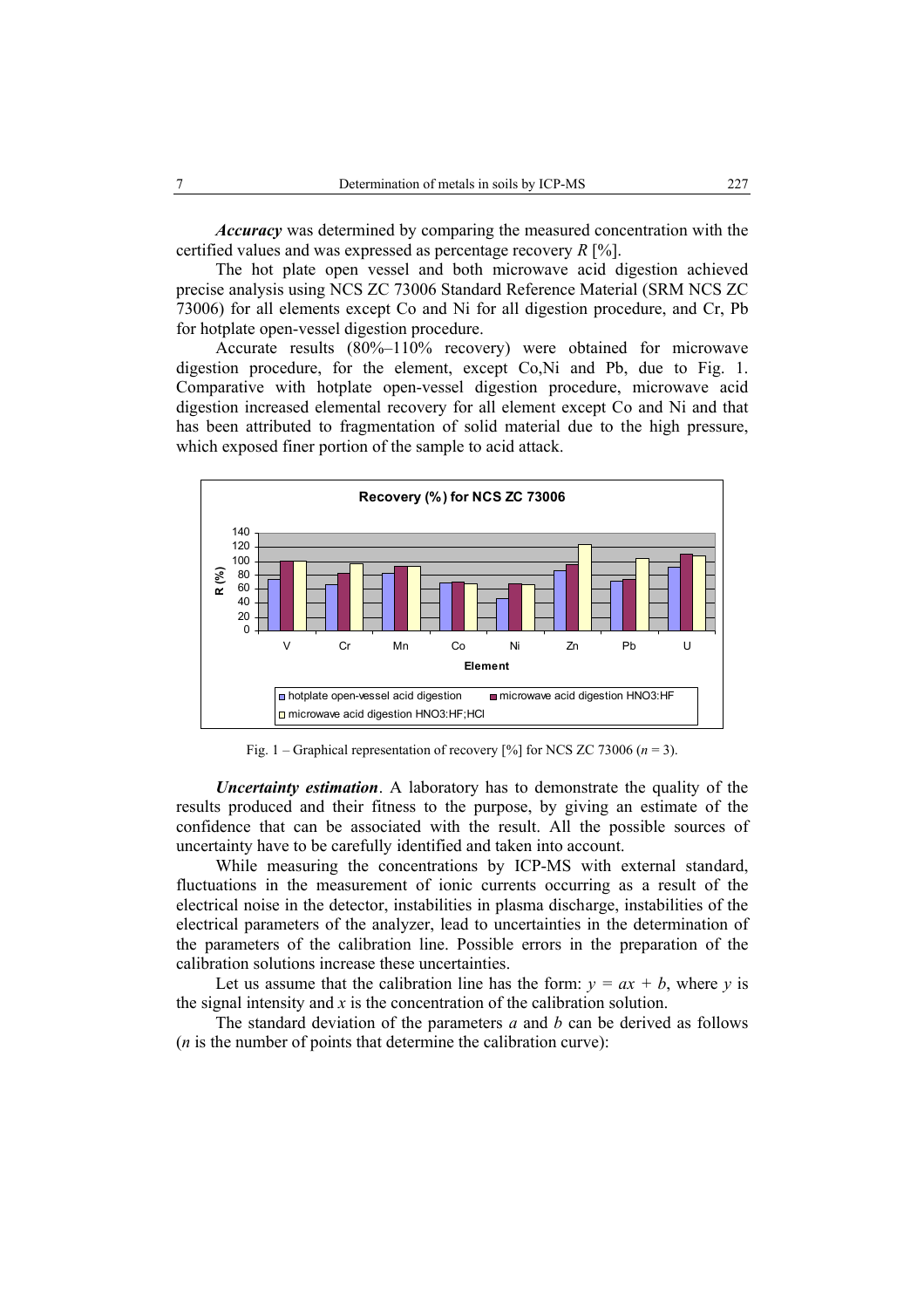$$
\sigma_a = \sqrt{\frac{n}{n \sum x^2 - (\sum x)^2}} \sigma_y,
$$

$$
\sigma_b = \sqrt{\frac{n \sum x^2}{n \sum x^2 - (\sum x)^2}} \sigma_y,
$$

$$
\sigma_y = \sqrt{\frac{\sum (y - b - ax)^2}{n}}.
$$

The standard deviation unknown concentration will be:

$$
\sigma_x = x \sqrt{\frac{(\sigma_y - b)^2}{y - b}} + \left(\frac{\sigma_a}{a}\right)^2 = x \sqrt{\frac{\sigma_y^2 + \sigma_b^2}{(y - b)^2}} + \left(\frac{\sigma_a}{a}\right)^2.
$$

It is important to observe that the uncertainty estimation calculated in this manner should be associated with the concentration domain taken into account and, may be, with the analyst skill. Table 5 presents the uncertainty calculation of metals for obtained metals concentrations.

*Table 5* 

| <b>Metals</b>  | $\mathfrak a$ | $\sigma_{\rm a}$ | b         | $\sigma_{\rm h}$ | Y         | $\sigma Y$ | X(mg/kg) | $2\sigma C$<br>mg/kg) |
|----------------|---------------|------------------|-----------|------------------|-----------|------------|----------|-----------------------|
| U              | 8281.98       | 249.51           | $\theta$  | $\theta$         | 59051.58  | 27.98      | 3.55     | 0.206                 |
| Li             | 804.87        | 7.71             | 3.61      | 8.63             | 58521.76  | 16.59      | 36.35    | 0.670                 |
| Cu             | 5187.81       | 42.00            | 1459.21   | 978.68           | 417660.7  | 85.22      | 40.25    | 0.653                 |
| Ga             | 7396.2        | 291.93           | $-141.55$ | 163.36           | 475867.60 | 144.42     | 32.15    | 2.440                 |
| V              | 10132.90      | 47.62            | 318.37    | 586.03           | 2088438.0 | 195.94     | 103.05   | 0.933                 |
| Rb             | 9618.81       | 111.35           | $-56.30$  | 55.95            | 230962.80 | 175.35     | 12.00    | 0.267                 |
| Sr             | 12602.40      | 106.72           | 8.71      | 53.63            | 787756.70 | 224.71     | 31.25    | 0.509                 |
| Pb             | 4104.75       | 43.58            | $-76.43$  | 48.77            | 273009.50 | 46.87      | 33.25    | 0.679                 |
| C <sub>d</sub> | 1438.709      | 18.45            | 0.32      | 9.27             | 1601.12   | 3.22       | 0.55     | 0.065                 |
| As             | 1650.55       | 3.036            | $-8.41$   | 3.39             | 67180.42  | 23.28      | 20.35    | 0.120                 |
| Ag             | 5709.43       | 96.716           | $\theta$  | $\Omega$         | 16654.06  | 21.38      | 1.45     | 0.511                 |
| Mn             | 12338.7       | 152.41           | $\theta$  | $\theta$         | 19202871  | 1298.36    | 778.15   | 18.484                |
| Ni             | 2478.13       | 6.111            | 243.82    | 75.21            | 175705.5  | 5.23       | 35.45    | 0.175                 |
| Zn             | 2423.15       | 30.82            | $\Omega$  | $\Omega$         | 362049.4  | 9.83       | 74.70    | 1.828                 |
| C <sub>0</sub> | 10485.60      | 20.13            | $-39.83$  | 43.39            | 312491.0  | 87.90      | 14.90    | 12.013                |

Uncertainty estimation for the determination by ICP-MS of As, Ni, Cd, Ag, Pb, Zn, Mn, Sr, Co, Ga, V, Rb, U, Li, Cu

\* Expanded uncertainty ( $k = 2$ ) represents interval that there is a probability of 95% to be the true value.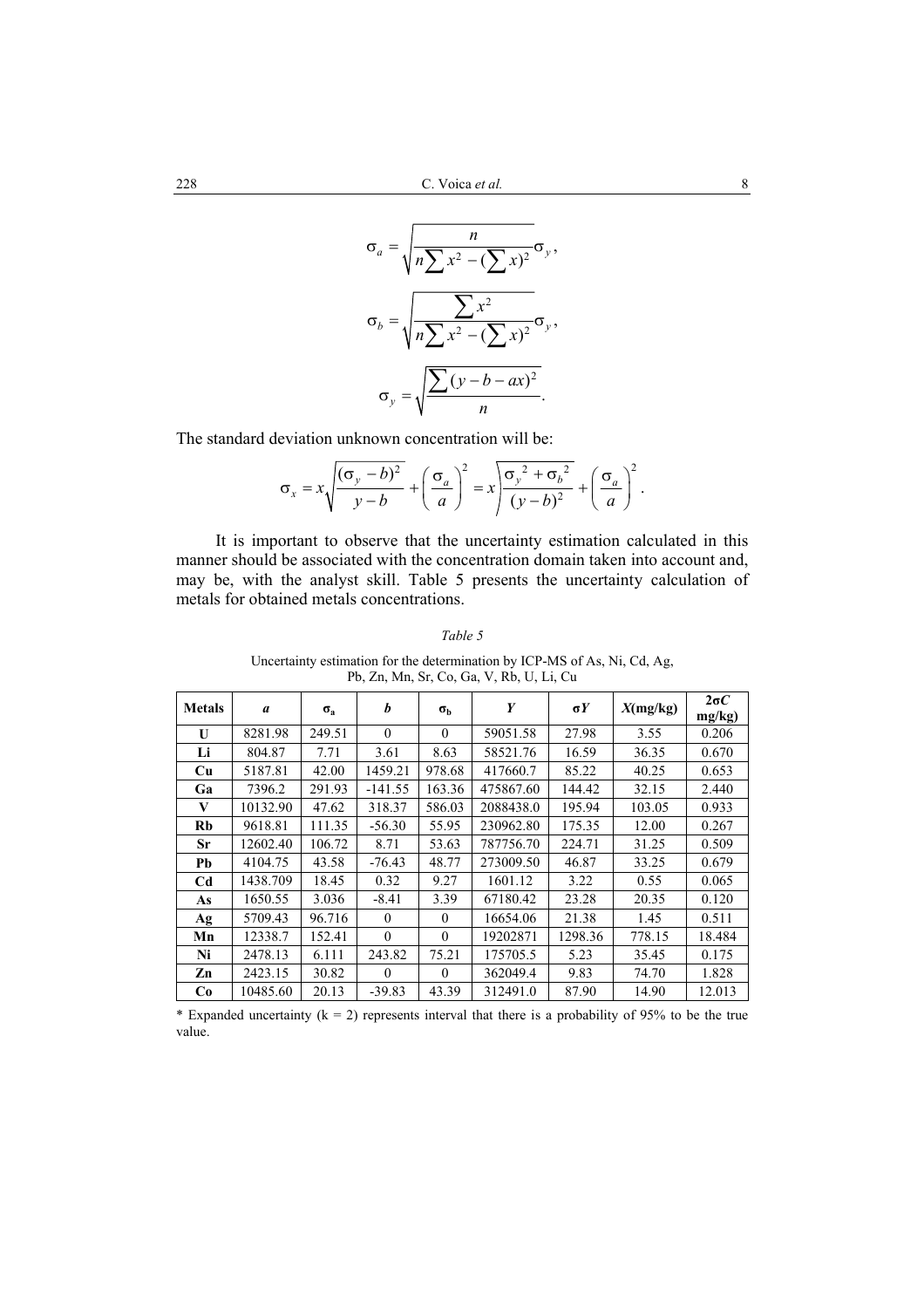#### 3.1. APPLICATION OF THE METHOD TO SOILS SAMPLES

The concern regarding the possible ecological effect of the increasing accumulation of metalic contaminants in the environment is growing. For this reason, the investigation of heavy metals in water, soils and sediments is essential since even slight changes in their concentration above the acceptable level (whether due to the natural or anthropogenic factors) can results in serious environmental harms and subsequent health problems.

In an attempt to characterize some soil sample from the point of view of their metal content, 9 samples were studied. Samples of soils required a process of digestion to be brought into solution. The aliquots were digested in a acids mixture (3 ml HNO<sub>3</sub> ultrapure 60 %+2 ml HF 40 %) at high pressure and temperature. After cooling, the liquid was transferred quantitatively in a 50  $\text{cm}^3$  volumetric flask and was brought to the required volume with ultrapure water. A multi-element stock standard solution 10 µg/l (Perkin Elmer Atomic Spectroscopy Standard – Setup/ Stab/ Masscal Solution Ba, Cd, Ce, Cu, In, Pb, Mg, Rh, U) as external calibration standard.

The analytical method was "Total Quant": this is a software feature unique to the ELAN ICP-MS systems for quantifying 81 elements in a sample by interpretation of the complete mass spectrum. Total Quant is an ideal tool for semi quantitative analysis during method development; it can also be used for a final material characterization.

Thirty metals were identified with concentrations ranging from 0.0005 mg/l to 300 g/l (Table 6).

Regarding of light metals the values were obtained in large limits, exceeding even 11 g/kg. The concentrations were obtained under the limits allowed for soils for Sb,Ag,Ba,Cd,Mn,Mo, Zn [17].

Regarding of toxic metals, for some soils from different areas their concentration exceeds the accepted limits, located in sensitive alert thresholds.

|                   | Metals concentrations [mg/kg]/Soils |              |         |                |        |                        |                                                                |          |          |              |  |  |
|-------------------|-------------------------------------|--------------|---------|----------------|--------|------------------------|----------------------------------------------------------------|----------|----------|--------------|--|--|
| <b>Element</b>    |                                     | $\mathbf{2}$ | 3       | $\overline{4}$ | 5      | 6                      | 7                                                              | 8        | 9        | 10           |  |  |
| Areal<br>sampling |                                     | Salaj        |         |                | Tulcea |                        |                                                                |          |          |              |  |  |
| Na                | 5298.9                              | 5068.7       | 5003.8  | 11703.5        |        | 8137.0 11231.1         | 8213.6                                                         | 1.5      | 1.5      | 1.3          |  |  |
| Mg                | 96.1                                | 85.4         | 111.1   | 4909.0         | 4855.3 | 2453.1                 | 1729.3                                                         | 0.5      | 0.5      | 0.5          |  |  |
| Al                | 10494.8                             | 10542.4      | 10047.9 | 12048.9        |        | 9942.9 20123.5 21479.5 |                                                                | 1.1      | 1.1      | 1.09         |  |  |
| Si                |                                     |              |         |                |        |                        | 275547.9 246352.5 281397.0 143985.6 145282.9 199099.9 166766.4 | $\theta$ | $\theta$ | $\mathbf{0}$ |  |  |
| P                 | 242.4                               | 334.5        | 270.7   | 483.4          | 515.8  | 427.07                 | 380.03                                                         | 894.4    | 1046.8   | 935.6        |  |  |
| K                 | 3470.6                              | 3436.6       | 3126.8  | 1317.3         | 1656.8 | 7767.4                 | 7167.04                                                        | $\theta$ | $\Omega$ | $\theta$     |  |  |

*Table 6*  Metal content of some soils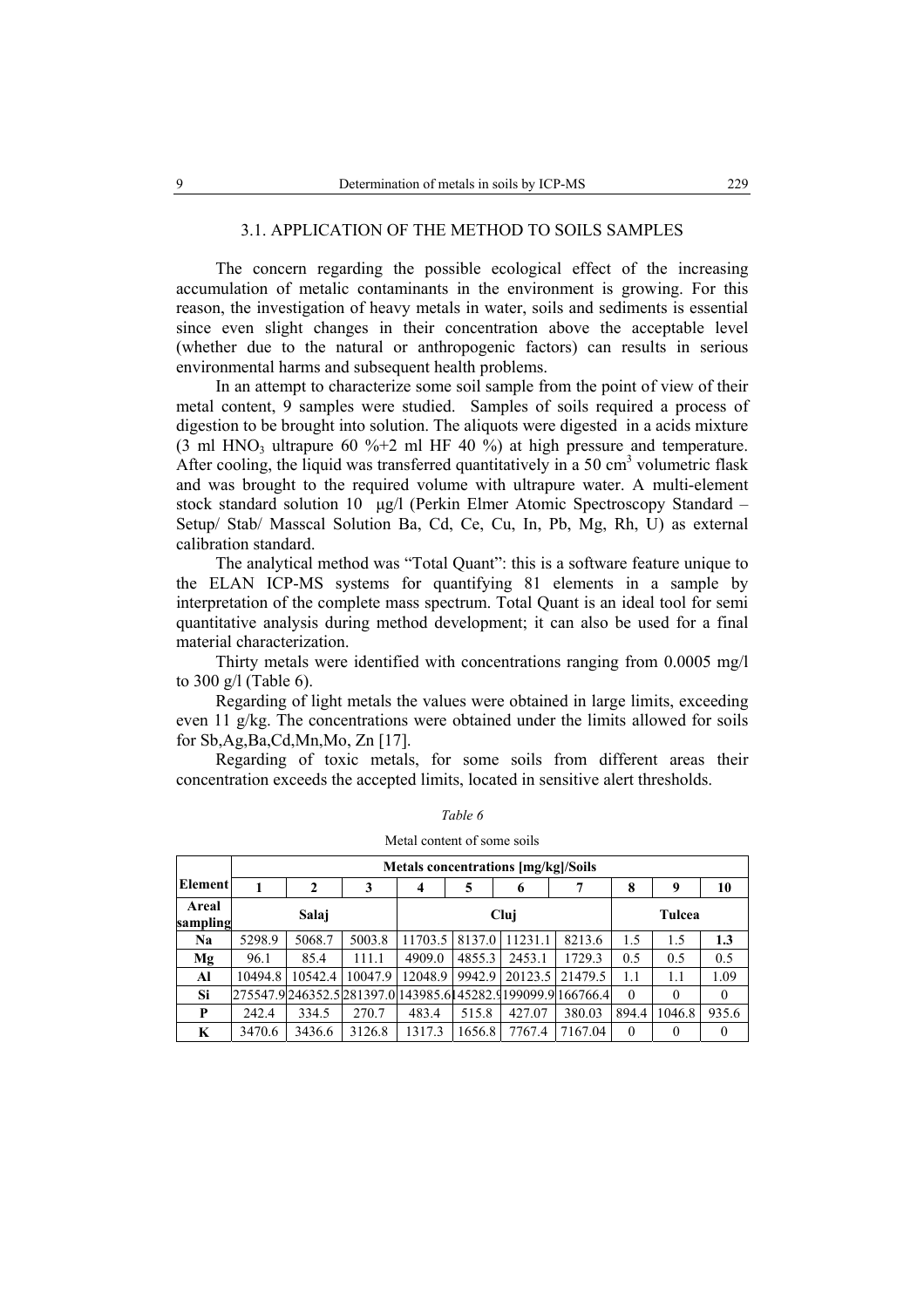230 **et al. 10** 

*Table 6 (continued)* 

| Ca           | $\boldsymbol{0}$ | $\boldsymbol{0}$ | $\overline{0}$   | $\boldsymbol{0}$ | $\mathbf{0}$     | $\boldsymbol{0}$ | $\mathbf{0}$   | $\boldsymbol{0}$ | $\boldsymbol{0}$ | $\boldsymbol{0}$ |
|--------------|------------------|------------------|------------------|------------------|------------------|------------------|----------------|------------------|------------------|------------------|
| Ti           | 2404.3           | 2812.8           | 2556.9           | 6867.2           | 6565.8           | 2716.9           | 2965.4         | 1.1              | 1.1              | 1.1              |
| $\mathbf{V}$ | 22.3             | 33.8             | 23.2             | 220.4            | 189.2            | 69.1             | 73.5           | 57.6             | 60.0             | 42.2             |
| Cr           | 27.6             | 34.7             | 19.7             | 71.7             | 90.8             | 47.0             | 53.7           | $\mathbf{0}$     | $\boldsymbol{0}$ | $\boldsymbol{0}$ |
| Mn           | 294.7            | 252.4            | 278.8            | 769.6            | 720.4            | 306.5            | 377.8          | 0.7              | 0.7              | 0.7              |
| Fe           | 6067.6           | 9440.4           | 7097.8           | 33578.6          | 29300.6          | 16719.9          | 17237.0        | $\boldsymbol{0}$ | $\boldsymbol{0}$ | $\boldsymbol{0}$ |
| Co           | 5.3              | 4.6              | 4.4              | 34.6             | 31.8             | 11.3             | 11.7           | 12.6             | 12.3             | 10.1             |
| Ni           | 9.9              | 12.4             | 7.7              | 42.3             | 42.9             | 18.6             | 24.3           | 1.6              | 1.6              | 26.5             |
| Cu           | 4.4              | 5.9              | 4.08             | 49.1             | 40.3             | 29.8             | 18.2           | 2.0              | 2.0              | 6.7              |
| Zn           | 16.6             | 21.7             | 17.7             | 71.9             | 76.2             | 49.0             | 47.3           | 61.3             | 100.0            | 45.3             |
| As           | 5.3              | 7.09             | 5.9              | 8.2              | 11.3             | 8.5              | 10.7           | 28.0             | 35.5             | 18.2             |
| Sr           | 24.4             | 25.8             | 26.6             | 30.5             | 24.2             | 24.2             | 21.8           | 0.6              | 0.6              | 0.6              |
| Rb           | 11.3             | 8.5              | 12.9             | 2.9              | 2.4              | 12.9             | 12.9           | 15.9             | 9.7              | 14.1             |
| Zr           | 84.9             | 90.1             | 71.6             | 37.06            | 32.5             | 53.9             | 84.6           | 83.5             | 78.1             | 61.4             |
| Mo           | 0.3              | 0.3              | 0.2              | 0.4              | 0.5              | 0.7              | 0.7            | 1.4              | 1.8              | 0.7              |
| Ag           | 0.1              | 0.2              | 0.1              | 0.1              | 0.1              | 0.2              | 0.4            | 0.4              | 0.4              | 0.2              |
| Cd           | 0.07             | 0.03             | 0.02             | 0.3              | 0.3              | 0.2              | 0.1            | 0.2              | 0.5              | 0.1              |
| In           | 2.8              | 0.1              | 0.09             | 2.7              | 0.1              | 2.8              | 0.3            | 0.7              | 0.3              | 0.3              |
| Sn           | 0.9              | 1.5              | 0.8              | 1.3              | 1.9              | 4.3              | 4.2            | 42.4             | 22.4             | 4.8              |
| Sb           | 0.4              | 0.6              | 0.5              | 1.8              | 1.1              | 1.8              | 0.8            | 0.9              | 2.4              | 0.7              |
| Ba           | 148.4            | 157.2            | 144.1            | 174.7            | 73.3             | 213.1            | 227.2          | 0.7              | 0.7              | 0.7              |
| La           | 0.2              | 0.8              | 0.3              | 2.7              | 1.7              | 3.7              | 5.8            | 7.1              | 6.8              | 4.9              |
| <b>Ce</b>    | 10.8             | 7.5              | 12.8             | 16.0             | 12.4             | 12.9             | 18.1           | 21.5             | 23.7             | 18.4             |
| Pr           | 0.1              | 0.4              | 0.1              | 1.23             | 0.7              | 1.3              | 2.1            | 2.3              | 2.4              | 1.4              |
| W            | 1.6              | 1.2              | 1.05             | 0.5              | 1.2              | 3.08             | 3.6            | 1.6              | 2.5              | 1.6              |
| Pt           | 0.03             | 0.02             | 0.01             | 0.01             | 0.006            | 0.02             | 0.02           | 0.02             | 0.01             | 0.01             |
| Au           | 0.09             | 0.09             | $\boldsymbol{0}$ | 0.07             | 0.1              | 0.08             | $\mathbf{0}$   | 1.02             | 0.2              | 0.6              |
| Hg           | 0.05             | 0.1              | 0.08             | 0.07             | 0.1              | 0.09             | 0.2            | 0.4              | 0.3              | 0.1              |
| Tl           | 0.2              | 0.2              | 0.2              | 0.09             | 0.09             | 0.6              | 0.6            | 0.3              | 0.4              | 0.2              |
| Pb           | 14.4             | 16.3             | 14.6             | 6.7              | 37.6             | 27.1             | 25.02          | 17.9             | 36.2             | 14.1             |
| Bi           | 0.05             | 0.09             | 0.05             | 0.04             | 0.2              | 0.2              | 0.2            | 0.1              | 0.4              | 0.1              |
| Th           | 0.6              | 0.6              | 0.6              | 0.2              | 0.18             | 1.01             | 1.8            | 2.8              | 3.3              | 0.9              |
| $\mathbf U$  | $\boldsymbol{0}$ | $\boldsymbol{0}$ | $\overline{0}$   | $\boldsymbol{0}$ | $\boldsymbol{0}$ | $\boldsymbol{0}$ | $\overline{0}$ | 1.8              | $\overline{0}$   | 1.3              |

### **4. CONCLUSION**

In this study a method of quantitative analysis for the determination of some metals (As, Ni, Cd, Ag, Pb, Zn, Mn, Sr, Co, Ga, V, Rb, U, Li, Cu) in soils by ICP-MS was developed and validated.

Several parameters have been taken into account and evaluated for the validation of method: the limit of detection ranged between (0.0001–0.07) mg/kg for the 16 metals studied ensures the minimum limit of quantification required for